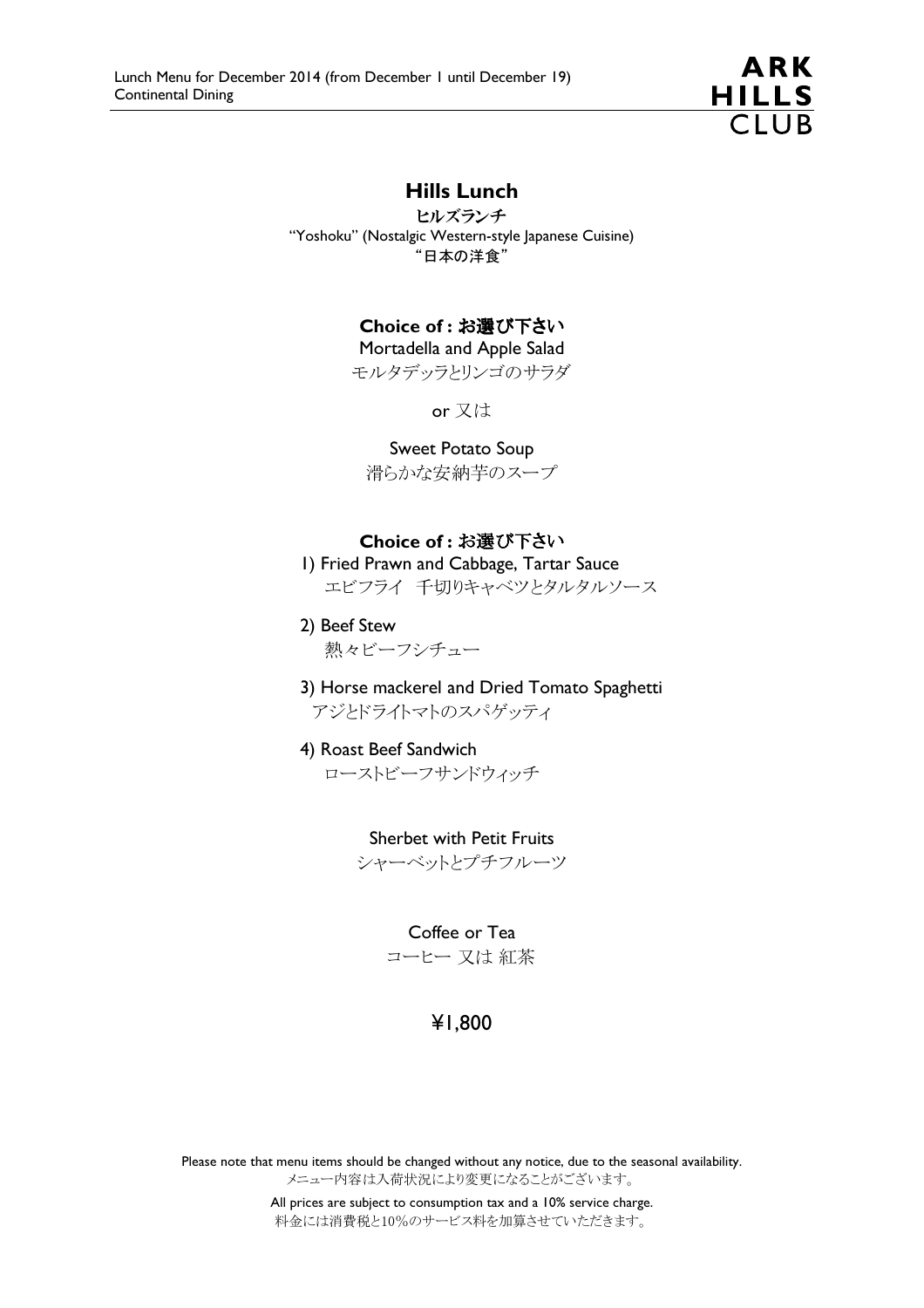

Bistro Menu ビストロメニュー

Chicken and Leek Quiche with Herbs Salad 鶏ひき肉と九条ネギのキッシュ ハーブサラダ添え

### Choice of : お選び下さい

Fish of the Day, Chef's Recommendation 本日の魚料理

or 又は

Plate of the Day, Chef's Recommendation シェフおすすめ本日のビストロ料理

> Dessert of the Day 本日のデザート

> Coffee or Tea コーヒー 又は 紅茶

> > ¥2,800

Please note that menu items should be changed without any notice, due to the seasonal availability. メニュー内容は入荷状況により変更になることがございます。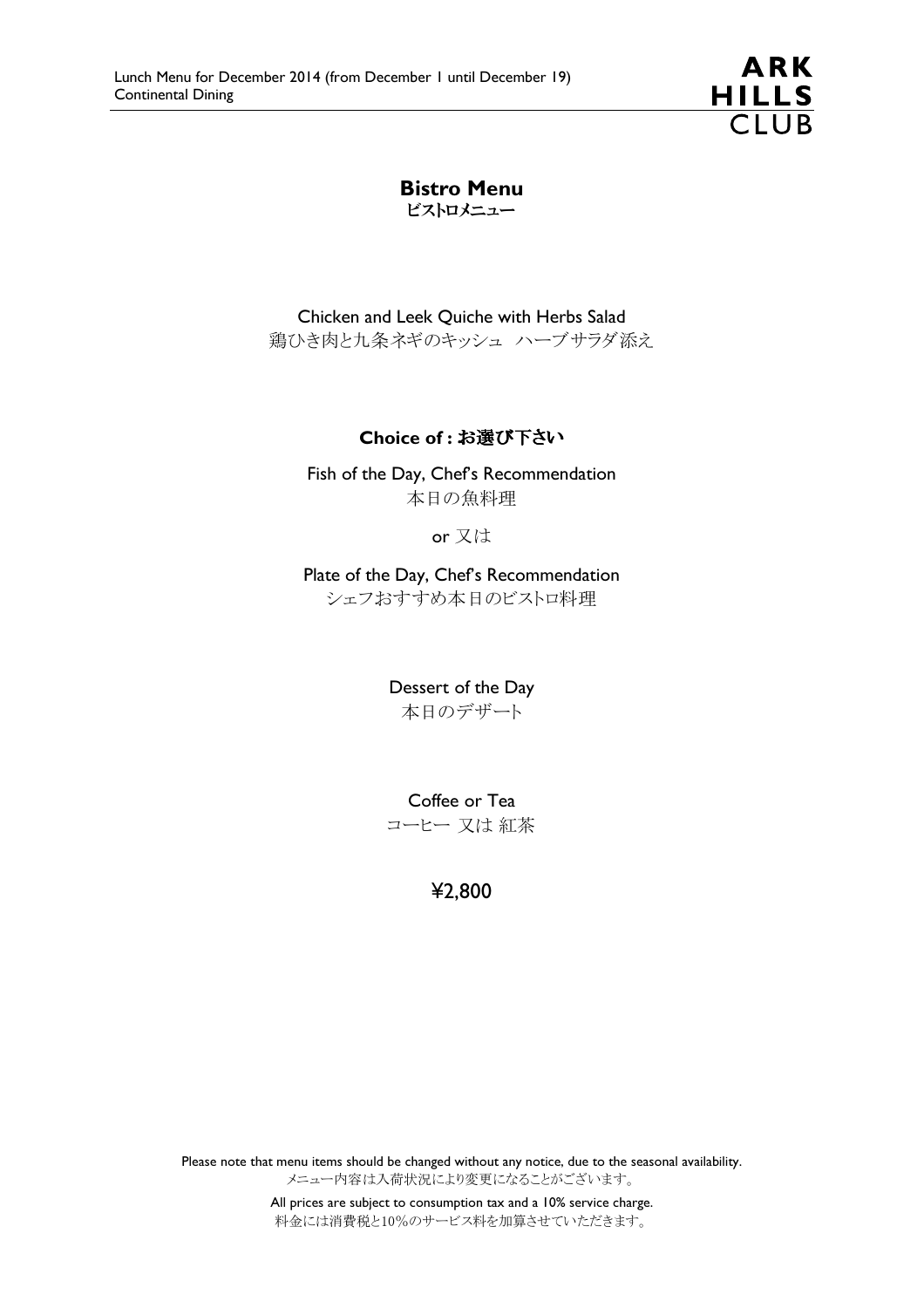**ARK** HILLS<br>CLUB

# Menu Minceur

マンスール

Marinated Octopus and Celery, Paprika Flavor 真ダコとセロリのマリネ パプリカ風味

> Sweet Potato Soup 滑らかな安納芋のスープ

### Choice of: お選び下さい

Minced Lamb Meat Steak Roll with Bacon, Vegetable and Tomato Stew 仔羊のステーキアッシェ ベーコン巻き 野菜のトマト煮込み添え

or 又は

Pan-Fried Sea Robin and Potato Sautee, Salsa Sauce Shiso Flavor ホウボウのポワレと細切りジャガイモのソテー 大葉風味のサルサソース

> Dessert of the Day 本日のデザート

Coffee or Tea コーヒー 又は 紅茶

## ¥3,800

Please note that menu items should be changed without any notice, due to the seasonal availability. メニュー内容は入荷状況により変更になることがございます。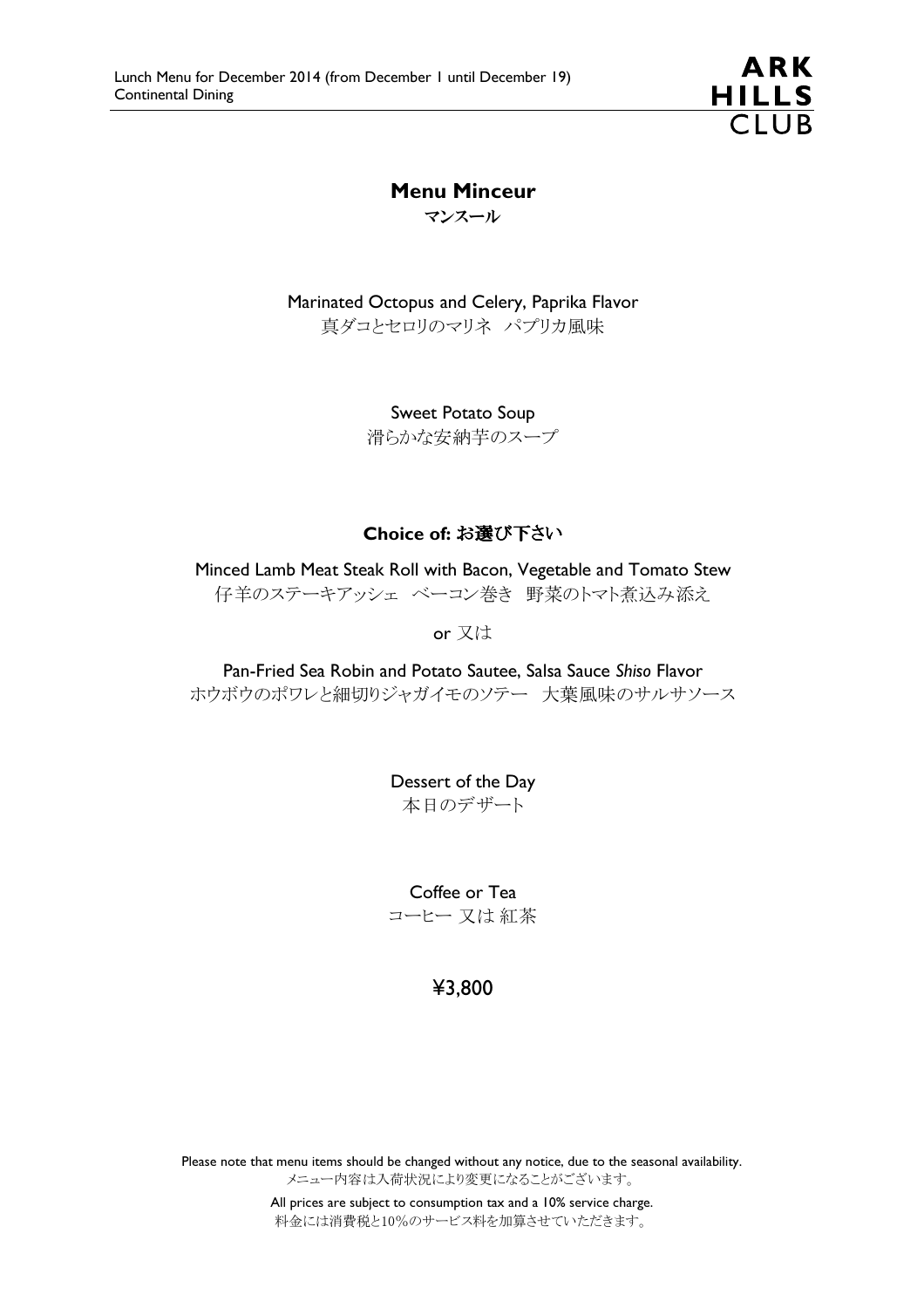**ARK** HILLS<br>CLUB

Chef's Lunch シェフズランチ

Scallop Carpaccio Salad 帆立貝のカルパッチョ サラダ仕立て

Roasted Codfish, Turnip Soup Style ヒゲ鱈のロースト カブのナージュ仕立て

New Zealand Beef Steak Sirloin with Fried Potato, Madera Wine and Cream Sauce ニュージーランド産牛サーロインのロースト ジャガイモのフリット添え マデラワインとクリームの2種ソース

> Dessert of the Day 本日のデザート

> Coffee or Tea コーヒー 又は 紅茶

## ¥5,000

Please note that menu items should be changed without any notice, due to the seasonal availability. メニュー内容は入荷状況により変更になることがございます。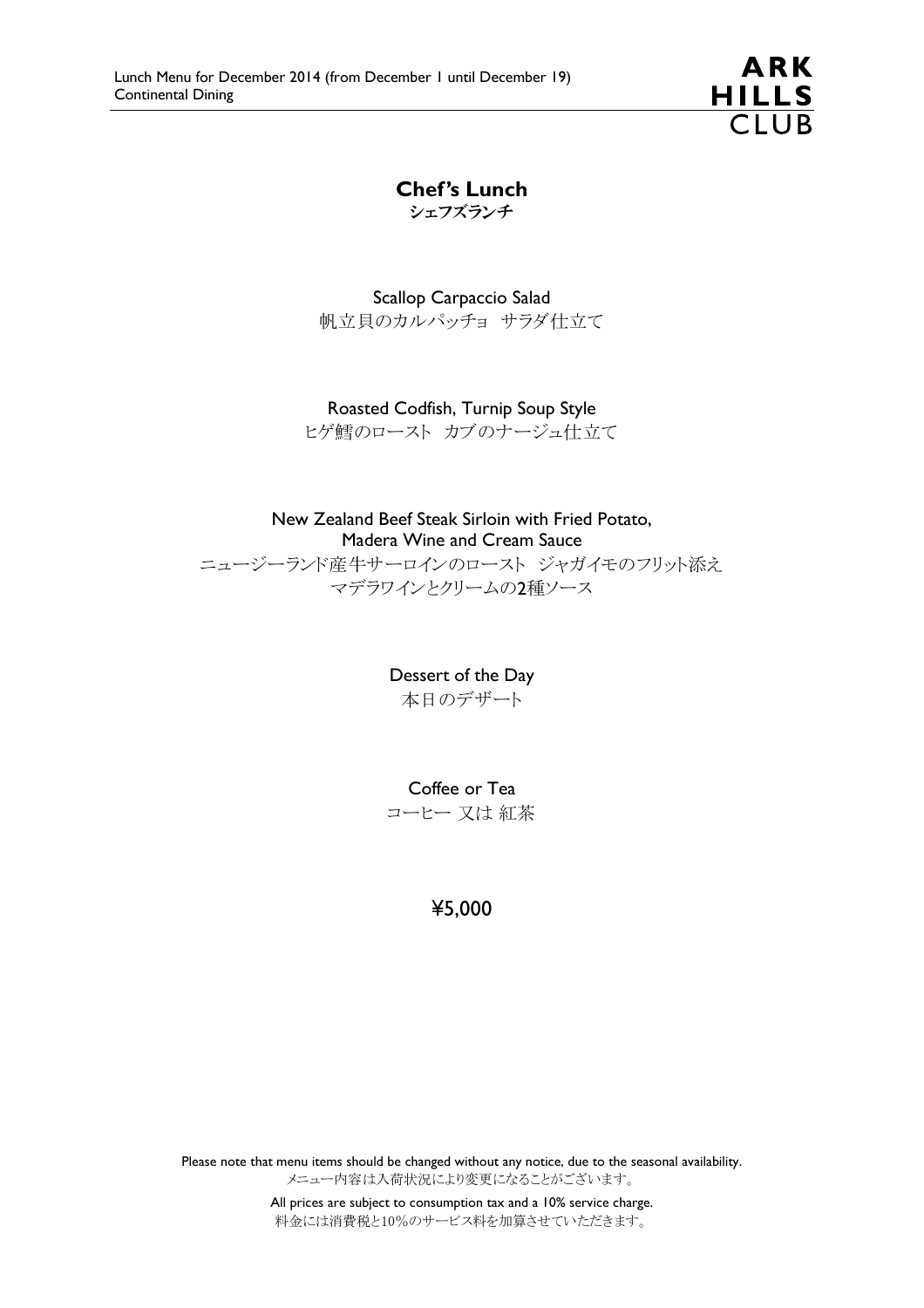available from December 1 until December 30, 2014 2014年12月1日 ~ 2014年12月30日

\*Please note that reservations for the following menu are required at least three days in advance. 3日前までのご予約をお願い致します。

**ARK** 

HILLS<br>CLUB

| Ladies Lunch                                                                                        |  |
|-----------------------------------------------------------------------------------------------------|--|
| レディースランチ                                                                                            |  |
|                                                                                                     |  |
| <b>Aperitif or Soft Drink</b>                                                                       |  |
| お好みの食前酒またはソフトドリンクとご一緒に                                                                              |  |
|                                                                                                     |  |
|                                                                                                     |  |
| Marinated Octopus and Celery, Paprika Flavor                                                        |  |
| 真ダコとセロリのマリネ パプリカ風味                                                                                  |  |
|                                                                                                     |  |
|                                                                                                     |  |
| <b>Sweet Potato Soup</b>                                                                            |  |
| 滑らかな安納芋のスープ                                                                                         |  |
|                                                                                                     |  |
| Roasted Codfish, Turnip Soup Style                                                                  |  |
| ヒゲ鱈のロースト カブのナージュ仕立て                                                                                 |  |
|                                                                                                     |  |
|                                                                                                     |  |
| New Zealand Beef Steak Sirloin with Fried Potato,                                                   |  |
| Madera Wine and Cream Sauce                                                                         |  |
| ニュージーランド産牛サーロインのロースト ジャガイモのフリット添え<br>マデラワインとクリームの2種ソース                                              |  |
|                                                                                                     |  |
|                                                                                                     |  |
| Dessert Wagon                                                                                       |  |
| ワゴンデザート                                                                                             |  |
| お好きなデザートをお選びください                                                                                    |  |
|                                                                                                     |  |
|                                                                                                     |  |
| Coffee, Tea or Herb Tea                                                                             |  |
| コーヒー 又は 紅茶 又は ハーブティー                                                                                |  |
|                                                                                                     |  |
| ¥5,000                                                                                              |  |
|                                                                                                     |  |
|                                                                                                     |  |
|                                                                                                     |  |
| Please note that menu items should be changed without any notice, due to the seasonal availability. |  |
| メニュー内容は入荷状況により変更になることがございます。                                                                        |  |

The price above includes 8% consumption tax and 10% service charge. 上記金額には消費税8%及びサービス料10%が含まれております。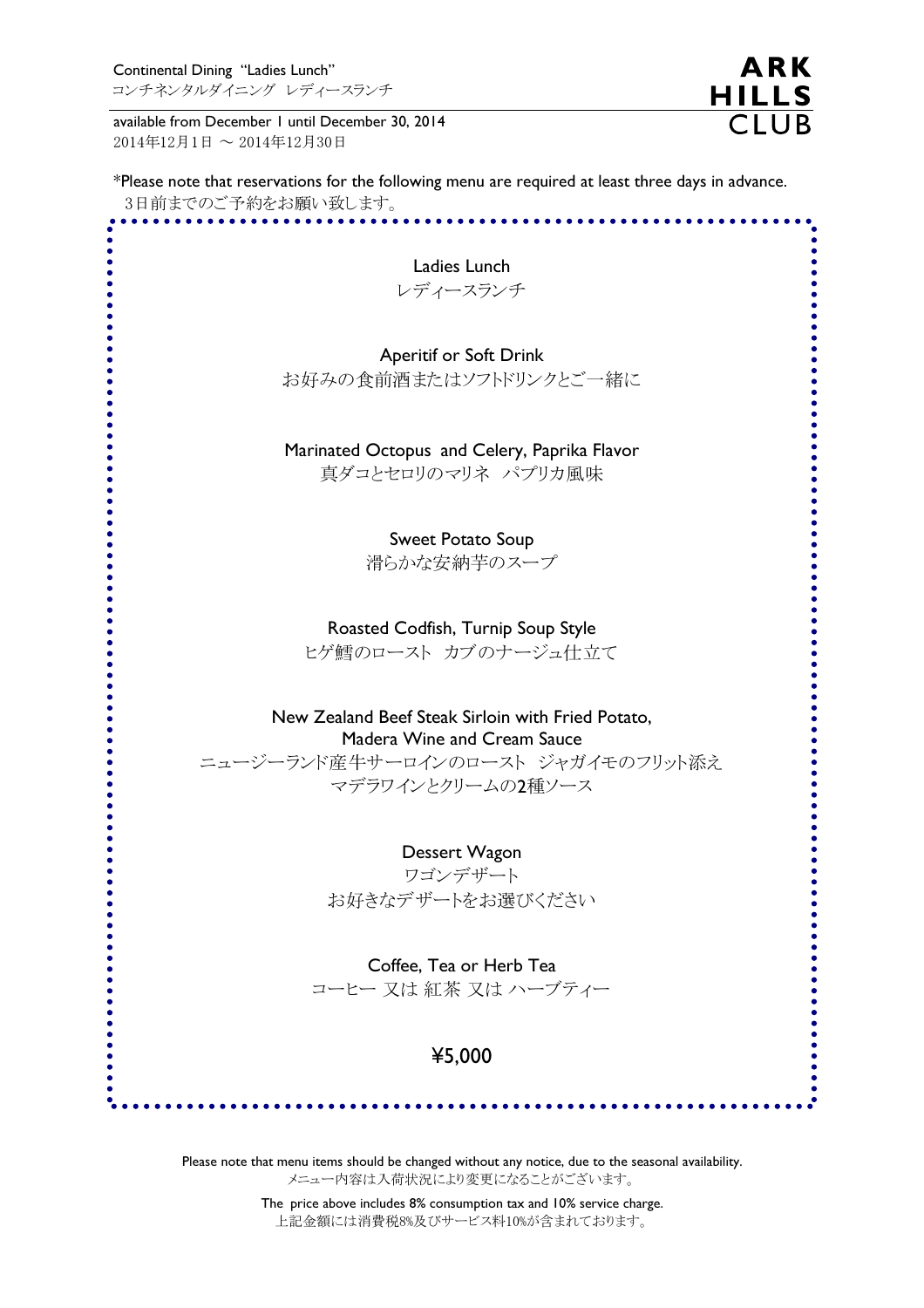コンソメジュレとクレソン風味のマヨネーズソース

A la Carte

| Appetizer                                                                                                    |       | (Half-portion)            |
|--------------------------------------------------------------------------------------------------------------|-------|---------------------------|
| Classic Caesar Salad<br>クラシックシーザーサラダ                                                                         |       | ハーフポーション<br>¥1,800 ¥1,200 |
| Chicken and Leek Quiche with Herbs Salad<br>鶏ひき肉と九条ネギのキッシュ ハーブサラダ添え                                          | 1,800 | 1,200                     |
| Marinated Octopus and Celery, Paprika Flavor<br>真ダコとセロリのマリネ パプリカ風味                                           | 2,000 | 1,200                     |
| Scallop Tartar with Crab Zuwai,<br>Consomme Jelly and Mayonnaise Sauce Watercress Flavor<br>帆立貝のタルタル ズワイガニ添え | 3,800 | 2,500                     |

Soup, Pasta

| <b>Sweet Potato Soup</b><br>滑らかな安納芋のスープ                       | 1,400 | 800   |
|---------------------------------------------------------------|-------|-------|
| Consomme Soup<br>コンソメスープ                                      | 2.000 | 1,200 |
| Horse mackerel and Dried Tomato Spaghetti<br>アジとドライトマトのスパゲッティ | 1.800 | 1,200 |

Please note that menu items should be changed without any notice, due to the seasonal availability. メニュー内容は入荷状況により変更になることがございます。